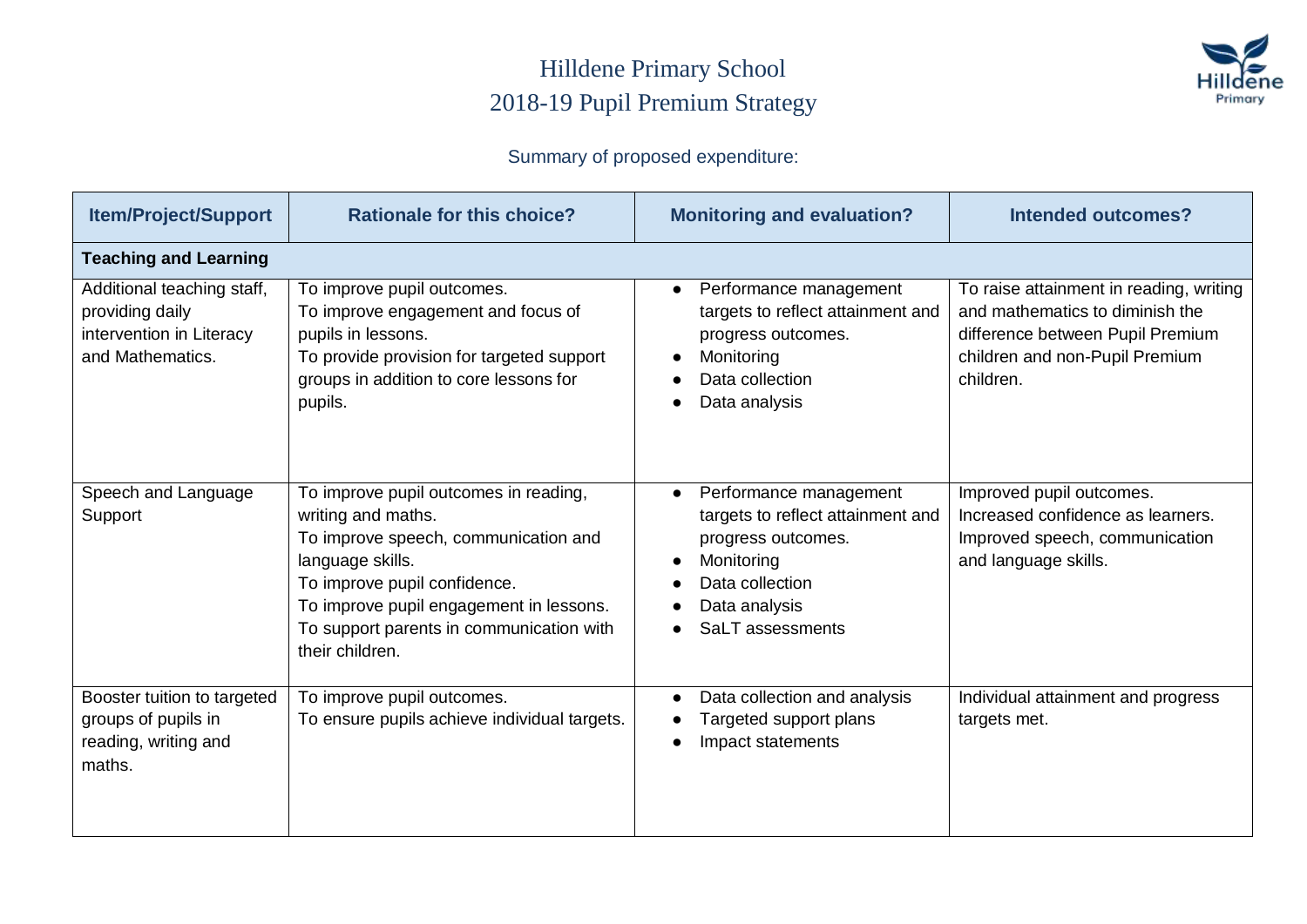

| School librarian              | To ensure PP pupils access a wide range<br>of reading materials.<br>To promote reading as a life skill.<br>To assist teachers in raising standards in<br>reading.<br>To support targeted pupils in meeting their<br>reading targets.<br>To assist in engaging parents of PP pupils<br>to the importance of being a successful<br>reader. | Performance management<br>$\bullet$<br>target setting and interim<br>review<br>Monitoring of reading<br>intervention<br>Data collection<br>Monitoring of timetable and use<br>of time | Reading outcomes improve across<br>the school.<br>Attitudes toward reading improve<br>across the school.<br>Parental engagement improves for<br>PP pupils.                                                                |
|-------------------------------|------------------------------------------------------------------------------------------------------------------------------------------------------------------------------------------------------------------------------------------------------------------------------------------------------------------------------------------|---------------------------------------------------------------------------------------------------------------------------------------------------------------------------------------|---------------------------------------------------------------------------------------------------------------------------------------------------------------------------------------------------------------------------|
| School Improvement<br>support | To provide staff development opportunities<br>and training requirements.                                                                                                                                                                                                                                                                 | Feedback forms from LA visits<br>Audits<br>Progress reports                                                                                                                           | To improve teaching and learning.<br>To ensure school systems meet local<br>authority standards.<br>To improves school systems and<br>processes.<br><b>Total Cost: £170,801</b><br><b>Percentage of Expenditure: 50.5</b> |
| <b>Pastoral</b>               |                                                                                                                                                                                                                                                                                                                                          |                                                                                                                                                                                       |                                                                                                                                                                                                                           |
| <b>HSSW</b>                   | To provide social and emotional support to<br>families and improve attendance.                                                                                                                                                                                                                                                           | Regular supervision meetings<br>Case-load meetings<br>Up-to-date training<br>Reports and log sheets                                                                                   | To provide social and emotional<br>support to pupils and their families<br>and improve attendance.<br>Effective safeguarding procedures,<br>systems and processes.                                                        |
| LM                            | To provide social and emotional support to<br>pupils and improve attendance.                                                                                                                                                                                                                                                             | Regular supervision meetings<br>Case-load meetings<br>Up-to-date training<br>Reports and log sheets                                                                                   | Improved emotional, social and<br>physical wellbeing within the school.<br>Effective safeguarding procedures,<br>systems and processes.                                                                                   |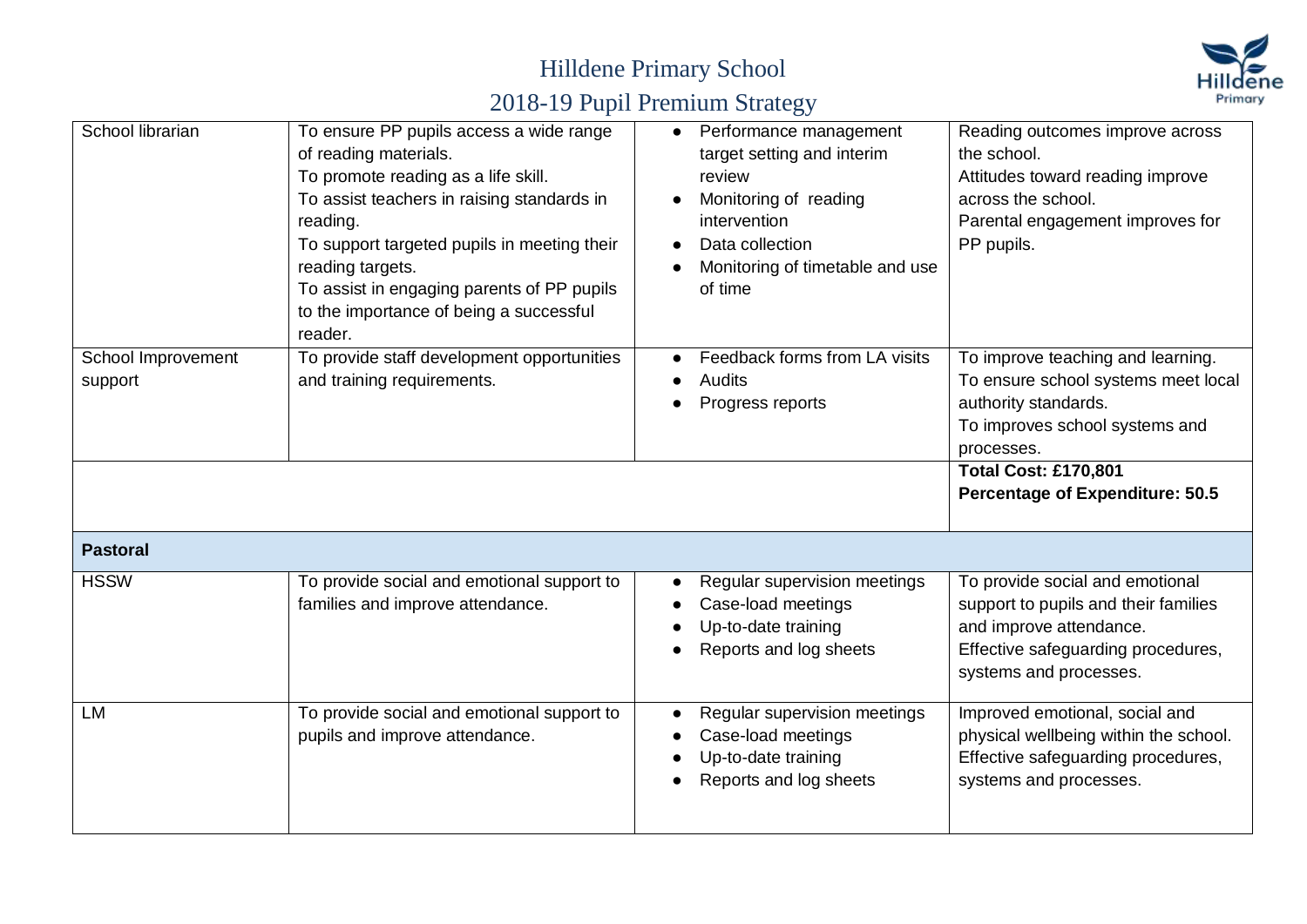

| Attendance Officer    | To build good relationship with parents of<br>pupils whose attendance is below<br>expectation.<br>To promote attendance targets.<br>To support previous non-attending parents<br>about the importance of education for their<br>children.<br>To improve attendance overall.<br>To contribute toward diminishing the<br>difference between PP and non PP pupil<br>attendance.<br>To plan and deliver attendance incentives,<br>rewards, systems.<br>To support data collection and analysis of<br>attendance figures. | Monitoring of record keeping<br>Case studies<br>Impact statements<br>Data collection and analysis of<br>attendance<br>Weekly reports to SLT/ML and<br>staff teams about attendance.<br>Analysis of current systems<br><b>Reports to Governors</b> | Improved pupil attendance.<br>Diminished difference between PP<br>and non-PP attendance.<br>Improved PA figures.                                           |
|-----------------------|----------------------------------------------------------------------------------------------------------------------------------------------------------------------------------------------------------------------------------------------------------------------------------------------------------------------------------------------------------------------------------------------------------------------------------------------------------------------------------------------------------------------|---------------------------------------------------------------------------------------------------------------------------------------------------------------------------------------------------------------------------------------------------|------------------------------------------------------------------------------------------------------------------------------------------------------------|
| <b>Breakfast Club</b> | To support pupils in readiness to learn<br>each day.<br>To improve attendance.<br>To ensure pupils basic needs are met<br>before the school day begins.<br>To support pupils to build good friendships<br>across the school.                                                                                                                                                                                                                                                                                         | Attendance records<br>Tracking of parental<br>engagement                                                                                                                                                                                          | Improved attendance and punctuality.<br>Improved behaviour.<br>Improved engagement in lessons and<br>readiness to learn.<br>Increased support for parents. |
| Holiday clubs         | Access to provision outside of school<br>hours.<br>Improved parental engagement.<br>Support and stability for families outside of<br>school term dates.                                                                                                                                                                                                                                                                                                                                                              | Attendance records<br>Feedback from parents<br>Professional working<br>relationships with club provider                                                                                                                                           | Improved attitudes to health, exercise<br>and wellbeing.<br>Improved behaviour.<br>Increased support for parents                                           |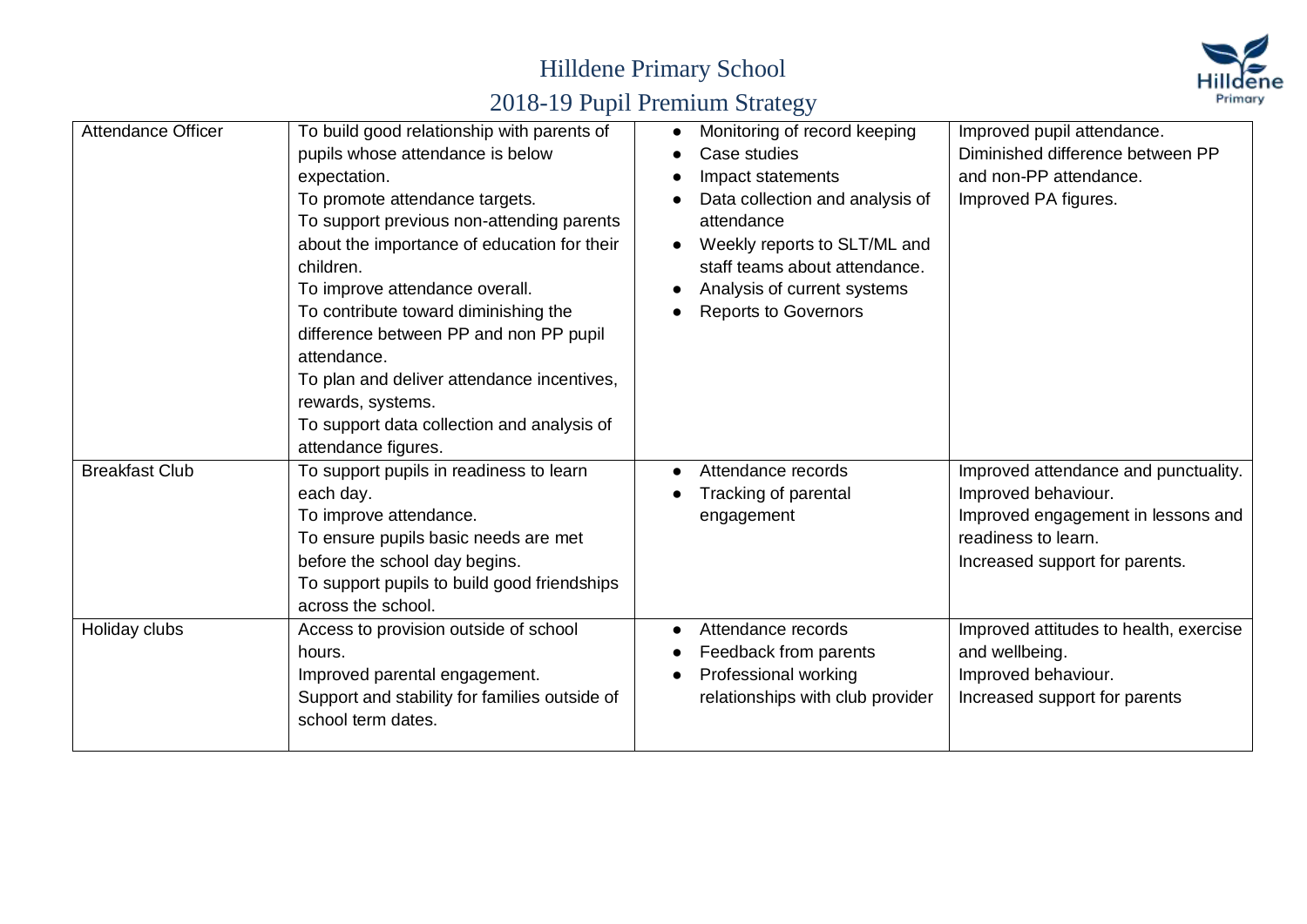

| Counselling                                     | To support pupils with their emotional<br>wellbeing.<br>To provide the school with expert advice<br>about how to support individual pupils.<br>To help pupils to seperate home and<br>school life.<br>To improve wellbeing for pupils. | Pupil wellbeing assessments<br>$\bullet$<br>and monitoring<br>Communication with parents of<br>pupils accessing counselling<br>services | Improved pupil wellbeing.<br>Improved parental engagement and<br>family support.<br><b>Total Cost: £136,263</b><br><b>Percentage of Expenditure: 40.1</b> |
|-------------------------------------------------|----------------------------------------------------------------------------------------------------------------------------------------------------------------------------------------------------------------------------------------|-----------------------------------------------------------------------------------------------------------------------------------------|-----------------------------------------------------------------------------------------------------------------------------------------------------------|
|                                                 |                                                                                                                                                                                                                                        |                                                                                                                                         |                                                                                                                                                           |
| <b>Curriculum</b>                               |                                                                                                                                                                                                                                        |                                                                                                                                         |                                                                                                                                                           |
| Attendance Incentives                           | To motivate families and pupils to attend<br>school.<br>To ensure whole school attendance is at<br>96%+ overall.                                                                                                                       | Monitoring and record keeping<br>Tracking<br>Data analysis<br>Reports to governors                                                      | To improve attendance of vulnerable<br>pupils and whole school attendance.                                                                                |
| <b>Theatre Company</b><br>Productions in school | To provide pupils with a broader range of<br>experiences which they can then relate to<br>their own lives outside of school.<br>To provide engaging and purposeful out-of-<br>classroom learning.                                      | Safeguarding checks<br>Feedback from staff and pupils                                                                                   | Improved experiences for pupils.<br>Improved knowledge of non-<br>academic life skills and experiences<br>which can be related to the wider<br>world.     |
| <b>Educational Visits/</b><br>Transport         | To ensure that pupils gain experiences of<br>the wider world which they can relate to<br>their own lives.<br>To provide pupils with the opportunity to<br>experience residential trips with peers.                                     | Staff feedback<br>Pupil voice survey information                                                                                        | Improved attitudes to learning.<br>Improved skills which relate to<br>teamwork, self awareness and self-<br>discipline.                                   |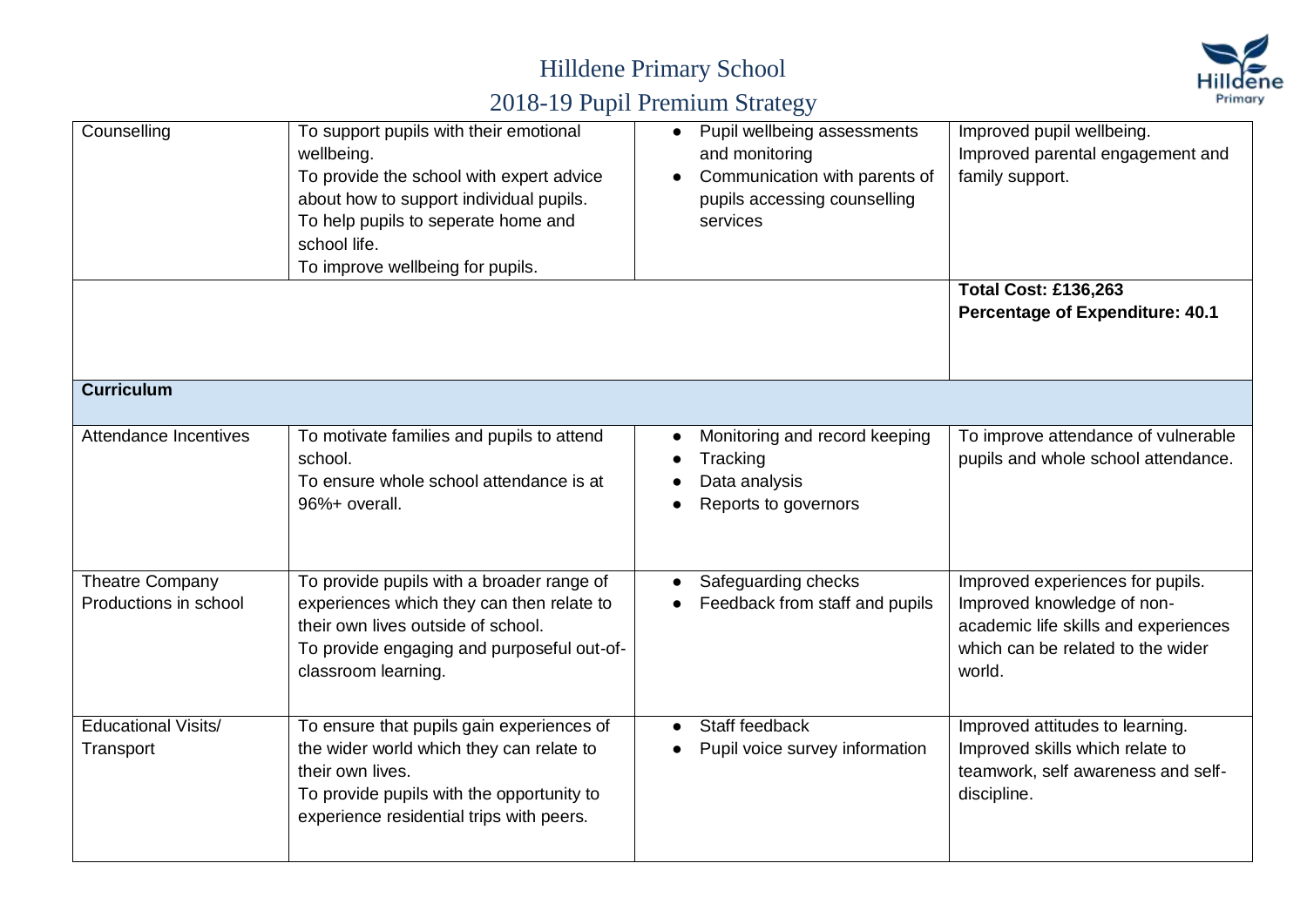

| <b>Music Tuition</b>        | To provide opportunities for non-academic                                              | Liaison with music tutors               | Improved engagement.                                               |
|-----------------------------|----------------------------------------------------------------------------------------|-----------------------------------------|--------------------------------------------------------------------|
|                             | learning and achievement.                                                              | Pupil feedback                          | Progress and engagement in                                         |
|                             | To support families of talented pupils who                                             | Parent feedback                         | curriculum music lessons led by                                    |
|                             | may not have the resources to access this<br>support or provide it without the school. |                                         | school staff.                                                      |
|                             |                                                                                        |                                         | Progress with individual musical<br>achievement.                   |
|                             |                                                                                        |                                         |                                                                    |
|                             |                                                                                        |                                         |                                                                    |
|                             |                                                                                        |                                         |                                                                    |
|                             |                                                                                        |                                         |                                                                    |
|                             |                                                                                        |                                         |                                                                    |
|                             |                                                                                        |                                         |                                                                    |
|                             |                                                                                        |                                         | <b>Total Cost: £21,625</b>                                         |
|                             |                                                                                        |                                         | <b>Percentage of Expenditure: 6.4</b>                              |
|                             |                                                                                        |                                         |                                                                    |
| <b>Contingency</b>          |                                                                                        |                                         |                                                                    |
|                             |                                                                                        |                                         |                                                                    |
|                             |                                                                                        |                                         | <b>Total Cost: £11,409</b>                                         |
|                             |                                                                                        |                                         | <b>Percentage of Expenditure:3.4</b>                               |
|                             |                                                                                        |                                         |                                                                    |
| <b>London Schools Pilot</b> | To provide CPD opportunities for staff to                                              | Achievement Coach to carry<br>$\bullet$ | To raise attainment in reading, writing                            |
| Scheme 'Close the Gap'      | close the gap between disadvantaged and                                                | out 9 school visits per year            | and mathematics to diminish the                                    |
|                             | vulnerable pupils and their peers<br>To improve pupil outcomes.                        | Data collection<br>Data analysis        | difference between Pupil Premium<br>children and non-Pupil Premium |
|                             | To provide targeted support for specific                                               |                                         | children.                                                          |
|                             | groups of children in addition to core                                                 |                                         |                                                                    |
|                             | lessons for pupils.                                                                    |                                         | Total Cost: £3,735                                                 |
|                             |                                                                                        |                                         | <b>Percentage of Expenditure:1.1</b>                               |
|                             |                                                                                        |                                         |                                                                    |
|                             |                                                                                        |                                         |                                                                    |